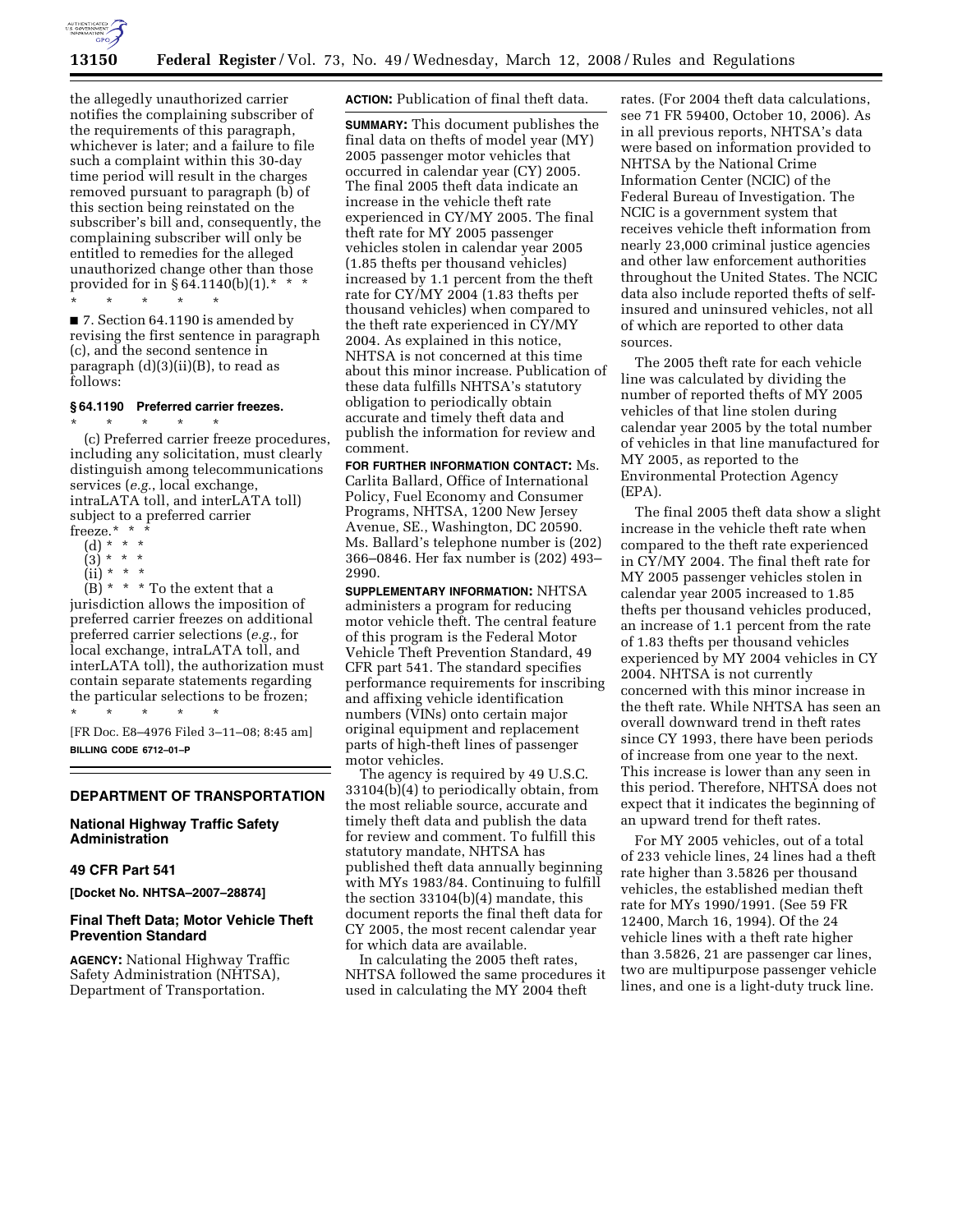





Figure 1: Theft Rate Data Trend (1993-2005)

On Monday, October 15, 2007, NHTSA published the preliminary theft rates for CY 2005 passenger motor vehicles in the **Federal Register** (72 FR 58268). The agency tentatively ranked each of the MY 2005 vehicle lines in descending order of theft rate. The public was requested to comment on the accuracy of the data and to provide final production figures for individual vehicle lines. The agency received no comments in the public docket.

However, subsequent to publishing the MY 2005 preliminary theft rate notice (72 FR 58268), the agency was

informed that corrections to the original production figures for some Suzuki vehicle lines had been reported to EPA. The agency has revised the MY 2005 final theft data to reflect those corrections. Specifically, as a result of the new production figures provided the Suzuki Aerio which ranked No. 2 with a theft rate of 6.5232, is still ranked No. 2 with a new theft rate of 5.9386; the Suzuki Forenza which ranked No. 19 with a theft rate of 3.8638, is now ranked No. 20 with a new theft rate of 3.7157; the Suzuki Vitara/Grand Vitara which ranked No. 28 with a theft rate

of 3.3005, is now ranked No. 29 with a new theft rate of 3.2630; and the Suzuki Verona which ranked No. 32 with a theft rate of 3.1043, is still ranked No. 32 with a new theft rate of 3.1039.

The following list represents NHTSA's final calculation of theft rates for all 2005 passenger motor vehicle lines. This list is intended to inform the public of calendar year 2005 motor vehicle thefts of model year 2005 vehicles and does not have any effect on the obligations of regulated parties under 49 U.S.C. Chapter 331, Theft Prevention.

FINAL REPORT OF THEFT RATES FOR MODEL YEAR 2005 PASSENGER MOTOR VEHICLES STOLEN IN CALENDAR YEAR 2005

| Manufacturer              | Make/model (line)     | Thefts 2005 | Production<br>(Mfr's) 2005 | 2005 Theft<br>rate (per 1,000<br>vehicles<br>produced) |
|---------------------------|-----------------------|-------------|----------------------------|--------------------------------------------------------|
| 1 TOYOTA                  | TOYOTA TUNDRA PICKUP  | 265         | 14.194                     | 18.6699                                                |
| 2 SUZUKI                  | AERIO                 | 77          | 12.966                     | 5.9386                                                 |
| 3 KIA                     | RIO.                  | 156         | 26.328                     | 5.9253                                                 |
|                           |                       | 9           | 1.601                      | 5.6215                                                 |
| 5 JAGUAR                  |                       | 4           | 748                        | 5.3476                                                 |
|                           | CHEVROLET MONTE CARLO | 188         | 35.876                     | 5.2403                                                 |
|                           | GALANT                | 150         | 28.808                     | 5.2069                                                 |
|                           |                       | 783         | 154.231                    | 5.0768                                                 |
|                           |                       | 387         | 79.254                     | 4.8830                                                 |
|                           |                       | 242         | 49.892                     | 4.8505                                                 |
| <b>11 DAIMLERCHRYSLER</b> |                       | 452         | 94.735                     | 4.7712                                                 |
| 12 KIA                    | <b>OPTIMA</b>         | 145         | 31.362                     | 4.6234                                                 |
|                           | LANCER                | 141         | 31.226                     | 4.5155                                                 |
|                           |                       | 519         | 116.354                    | 4.4605                                                 |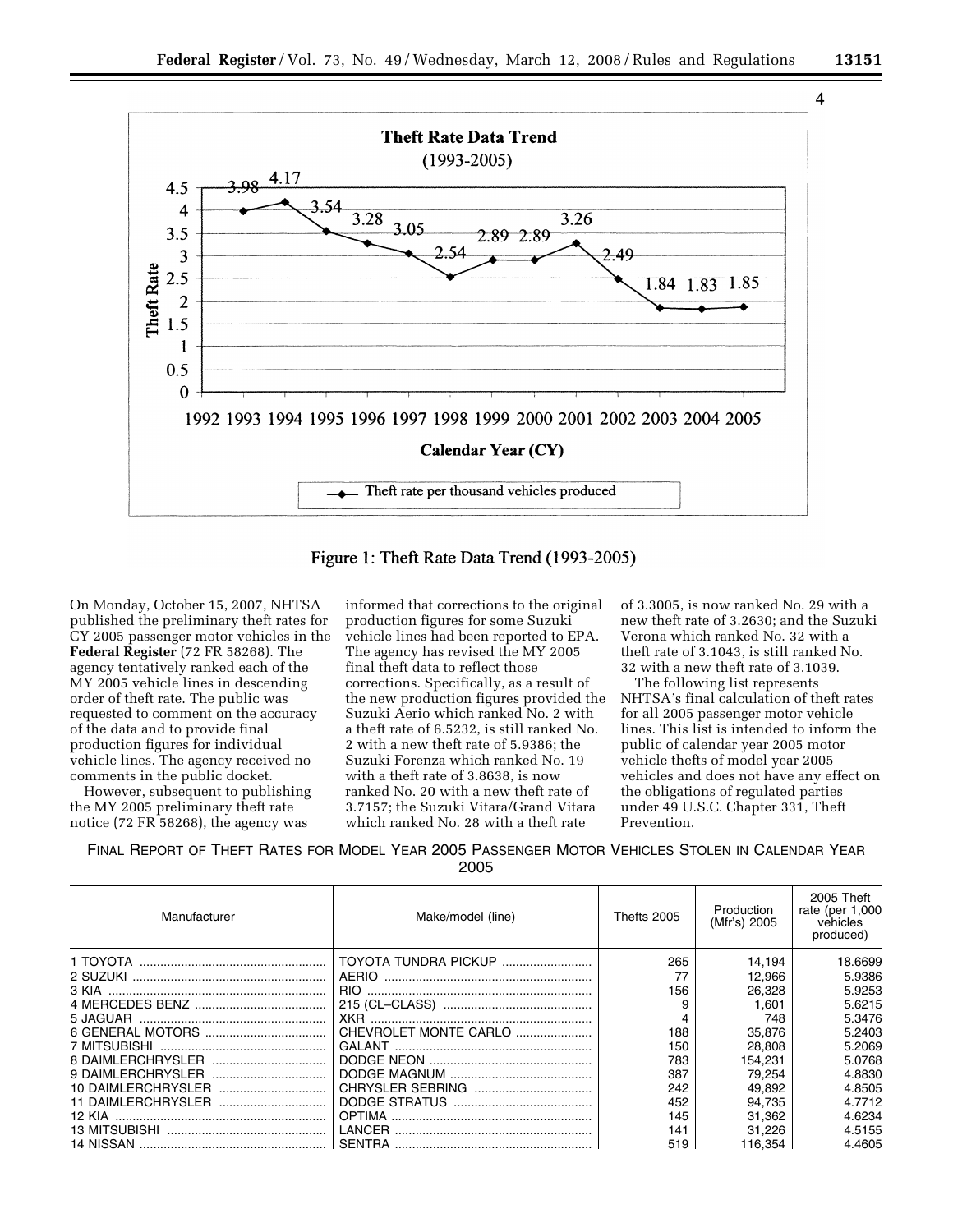$\equiv$ 

# FINAL REPORT OF THEFT RATES FOR MODEL YEAR 2005 PASSENGER MOTOR VEHICLES STOLEN IN CALENDAR YEAR<br>2005—Continued

▀

| Manufacturer       | Make/model (line)            | Thefts 2005 | Production<br>(Mfr's) 2005 | 2005 Theft<br>rate (per $1,000$<br>vehicles<br>produced) |
|--------------------|------------------------------|-------------|----------------------------|----------------------------------------------------------|
|                    |                              | 908         | 212,400                    | 4.2750                                                   |
|                    |                              | 43          | 10,540                     | 4.0797                                                   |
|                    |                              | 248         | 61,502                     | 4.0324                                                   |
|                    |                              | 12          | 3,004                      | 3.9947                                                   |
|                    |                              | 7           | 1,850                      | 3.7838                                                   |
|                    |                              | 129         | 34,718                     | 3.7157                                                   |
|                    | CHEVROLET CAVALIER           | 351         | 95,838                     | 3.6624                                                   |
|                    |                              | 69          | 19,135                     | 3.6060                                                   |
|                    |                              | 191         | 53,027                     | 3.6019                                                   |
|                    |                              | 32          | 8,921                      | 3.5870                                                   |
|                    |                              | 1           | 289                        | 3.4602                                                   |
|                    |                              | 132         | 38,239                     | 3.4520                                                   |
| 27 DAIMLERCHRYSLER | CHRYSLER SEBRING CONVERTIBLE | 114         | 33,498                     | 3.4032                                                   |
|                    | TOYOTA MR2 SPYDER            | 3           | 912                        | 3.2895                                                   |
|                    | VITARA/GRAND VITARA          | 81          | 24,824                     | 3.2630                                                   |
|                    |                              | 20          | 6,343                      | 3.1531                                                   |
| 31 DAIMLERCHRYSLER |                              | 499         | 158,545                    | 3.1474                                                   |
|                    |                              | 23          | 7,410                      | 3.1039                                                   |
| 34 GENERAL MOTORS  |                              | 158         | 51,121                     | 3.0907                                                   |
|                    |                              | 196         | 64,250<br>15,100           | 3.0506<br>3.0464                                         |
|                    |                              | 46<br>701   | 230,633                    | 3.0395                                                   |
|                    |                              | 82          | 27.146                     | 3.0207                                                   |
|                    |                              | 25          | 8,471                      | 2.9512                                                   |
|                    |                              | 64          | 21,743                     | 2.9435                                                   |
|                    |                              | 410         | 140,975                    | 2.9083                                                   |
|                    |                              | 36          | 12,666                     | 2.8423                                                   |
|                    |                              | 209         | 73,931                     | 2.8270                                                   |
|                    |                              | 1,035       | 368,779                    | 2.8066                                                   |
|                    |                              | 191         | 68,252                     | 2.7985                                                   |
|                    |                              | 16          | 5,736                      | 2.7894                                                   |
|                    |                              | 187         | 67,396                     | 2.7746                                                   |
|                    |                              | 103         | 38,390                     | 2.6830                                                   |
|                    |                              | 284         | 107,972                    | 2.6303                                                   |
|                    |                              | 527         | 201,826                    | 2.6112                                                   |
|                    |                              | 637         | 245,780                    | 2.5917                                                   |
|                    |                              | 11          | 4,258                      | 2.5834                                                   |
|                    |                              | 14          | 5,471                      | 2.5589                                                   |
|                    |                              | 28          | 11,065                     | 2.5305                                                   |
|                    |                              | 1           | 399                        | 2.5063                                                   |
|                    |                              | 362         | 145,599                    | 2.4863                                                   |
|                    |                              | 36          | 14,983                     | 2.4027                                                   |
|                    | CHEVROLET BLAZER S10/T10     | 12          | 5,018                      | 2.3914                                                   |
|                    |                              | 72          | 30,172                     | 2.3863                                                   |
| 59 DAIMLERCHRYSLER |                              | 178         | 74,706                     | 2.3827                                                   |
| 60 GENERAL MOTORS  |                              | 9           | 3,828                      | 2.3511                                                   |
|                    |                              | 25          | 10,636                     | 2.3505                                                   |
|                    |                              | 864         | 368,744                    | 2.3431                                                   |
|                    |                              | 146         | 62,321                     | 2.3427                                                   |
|                    |                              | 146         | 62,799                     | 2.3249                                                   |
|                    |                              | 46          | 20,871                     | 2.2040                                                   |
|                    |                              | 175         | 79,781                     | 2.1935                                                   |
|                    |                              | 12          | 5,686                      | 2.1104                                                   |
|                    |                              | 277         | 132,495                    | 2.0906                                                   |
|                    |                              | 8           | 3,829                      | 2.0893                                                   |
|                    |                              | 128         | 62,481                     | 2.0486                                                   |
|                    |                              | 113         | 55,179                     | 2.0479                                                   |
|                    |                              | 156         | 76,527                     | 2.0385                                                   |
|                    | FORD RANGER PICKUP           | 209         | 103,723                    | 2.0150                                                   |
|                    |                              | 29          | 14,447                     | 2.0073                                                   |
|                    |                              | 577         | 288,917                    | 1.9971                                                   |
|                    |                              | 114         | 57,272                     | 1.9905                                                   |
|                    |                              | 139         | 70,818                     | 1.9628                                                   |
|                    |                              | 70          | 35,836                     | 1.9533                                                   |
|                    |                              | 14          | 7,219                      | 1.9393                                                   |
|                    |                              | 34          | 17,608                     | 1.9309                                                   |
|                    |                              | 43          | 22,858                     | 1.8812                                                   |
|                    |                              | 60          | 32,132                     | 1.8673                                                   |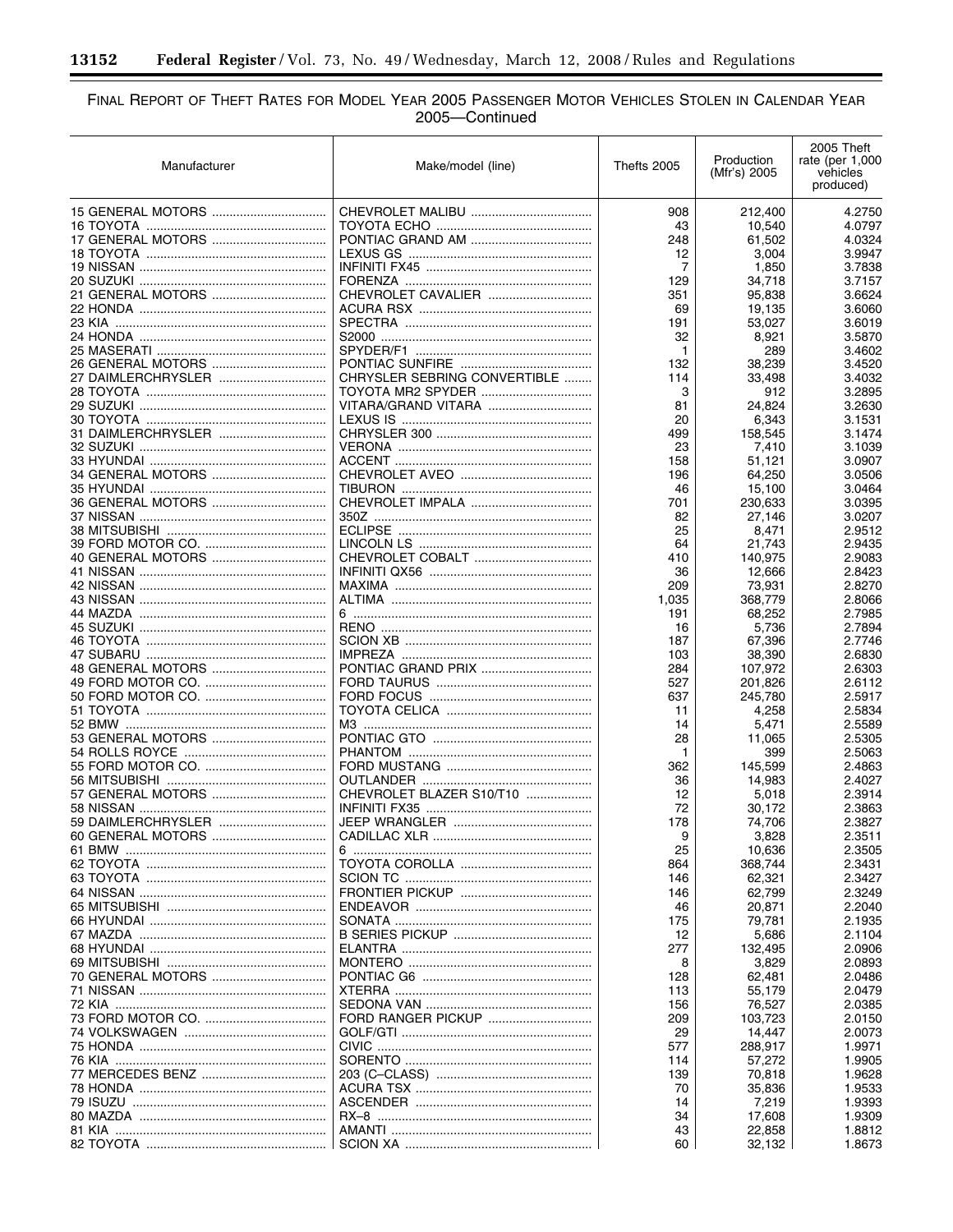—

# FINAL REPORT OF THEFT RATES FOR MODEL YEAR 2005 PASSENGER MOTOR VEHICLES STOLEN IN CALENDAR YEAR 2005—Continued

| Manufacturer        | Make/model (line)           | Thefts 2005 | Production<br>(Mfr's) 2005 | 2005 Theft<br>rate (per $1,000$<br>vehicles<br>produced) |
|---------------------|-----------------------------|-------------|----------------------------|----------------------------------------------------------|
|                     | TOYOTA TACOMA PICKUP        | 283         | 151,776                    | 1.8646                                                   |
|                     |                             | 8           | 4,330                      | 1.8476                                                   |
|                     |                             | 120         | 65,227                     | 1.8397                                                   |
|                     |                             | 25          | 13,629                     | 1.8343                                                   |
|                     |                             | 158         | 86,184                     | 1.8333                                                   |
| 88 DAIMLERCHRYSLER  | CHRYSLER PT CRUISER         | 240         | 133,335                    | 1.8000                                                   |
|                     |                             | 16          | 9,019                      | 1.7740                                                   |
|                     |                             | 3           | 1,712                      | 1.7523                                                   |
|                     |                             | 143         | 82,667                     | 1.7298                                                   |
|                     |                             | 37          | 21,724                     | 1.7032                                                   |
|                     |                             | 14          | 8,244                      | 1.6982                                                   |
|                     | A4/A4 QUATTRO/S4/S4 AVANT   | 80          | 47,470                     | 1.6853                                                   |
|                     | CHEVROLET TRAILBLAZER       | 311         | 184,671                    | 1.6841                                                   |
|                     | TOYOTA CAMRY/SOLARA         | 732         | 437,173                    | 1.6744                                                   |
|                     |                             | 60          | 35,913                     | 1.6707                                                   |
|                     |                             | 17          | 10,197                     | 1.6672                                                   |
|                     | JEEP GRAND CHEROKEE         | 356         | 214,714                    | 1.6580                                                   |
|                     |                             | 17          | 10.310                     | 1.6489                                                   |
|                     |                             | 65          | 40,051                     | 1.6229                                                   |
|                     |                             | 317         | 196,740                    | 1.6113                                                   |
|                     |                             | 58          | 36,134                     | 1.6051                                                   |
|                     |                             | 9           | 5.713                      | 1.5754                                                   |
|                     |                             | 576         | 371,940                    | 1.5486                                                   |
|                     | FORD EXPLORER SPORT TRAC    | 83          | 53,640                     | 1.5474                                                   |
|                     |                             | 125         | 82,497                     | 1.5152                                                   |
|                     | CHEVROLET COLORADO          | 206         | 136,994                    | 1.5037                                                   |
|                     |                             | 88          | 58,554                     | 1.5029                                                   |
|                     |                             | 42          | 28,346                     | 1.4817                                                   |
|                     | MERCURY MOUNTAINEER         | 48          | 32,416                     | 1.4808                                                   |
|                     |                             | 104         | 71,021                     | 1.4644                                                   |
|                     | CHRYSLER CROSSFIRE          | 36          | 24,679                     | 1.4587                                                   |
| 114 GENERAL MOTORS  |                             | 102         | 70,105                     | 1.4550                                                   |
|                     |                             | 35          | 24,351                     | 1.4373                                                   |
|                     |                             | 56          | 39,149                     | 1.4304                                                   |
|                     |                             | 67          | 46,853                     | 1.4300                                                   |
|                     |                             | 15          | 10,586                     | 1.4170                                                   |
|                     |                             | 102         | 72,482                     | 1.4072                                                   |
|                     |                             | 99          | 72,719                     | 1.3614                                                   |
|                     |                             | 100         | 73,979                     | 1.3517                                                   |
|                     |                             | 27          | 20,099                     | 1.3434                                                   |
| 123 GENERAL MOTORS  |                             | 95          | 71.357                     | 1.3313                                                   |
|                     |                             | 76          | 57,246                     | 1.3276                                                   |
|                     |                             | 116         | 87.710                     | 1.3225                                                   |
|                     |                             | 7           | 5,336                      | 1.3118                                                   |
|                     |                             | 1           | 768                        | 1.3021                                                   |
|                     |                             | 68          | 52,267                     | 1.3010                                                   |
|                     | VANDEN PLAS/SUPER V8        | 4           | 3,075                      | 1.3008                                                   |
|                     | FORD CROWN VICTORIA         | 24          | 18,754                     | 1.2797                                                   |
|                     |                             | 92          | 72,690                     | 1.2656                                                   |
|                     | CHEVROLET ASTRO VAN         | 29          | 23,439                     | 1.2373                                                   |
|                     |                             | 146         | 118,329                    | 1.2338                                                   |
|                     | PONTIAC BONNEVILLE          | 26          | 21,519                     | 1.2082                                                   |
| 135 GENERAL MOTORS  |                             | 74          | 61,323                     | 1.2067                                                   |
|                     |                             | 9           | 7,495                      | 1.2008                                                   |
| 137 DAIMLERCHRYSLER | DODGE CARAVAN/GRAND CARAVAN | 440         | 367,439                    | 1.1975                                                   |
|                     |                             | 127         | 106,810                    | 1.1890                                                   |
| 139 DAIMLERCHRYSLER |                             | 2           | 1,692                      | 1.1820                                                   |
|                     |                             | 71          | 61,346                     | 1.1574                                                   |
|                     |                             | 1.          | 874                        | 1.1442                                                   |
|                     |                             | 5           | 4,441                      | 1.1259                                                   |
|                     |                             | 109         | 97,689                     | 1.1158                                                   |
|                     |                             | 9           | 8,070                      | 1.1152                                                   |
|                     |                             | 13          | 11,831                     | 1.0988                                                   |
|                     |                             | 10          | 9,189                      | 1.0883                                                   |
|                     |                             | 31          | 28,657                     | 1.0818                                                   |
|                     |                             | 31          | 29,049                     | 1.0672                                                   |
| 149 GENERAL MOTORS  | CHEVROLET EQUINOX           | 192         | 183,758                    | 1.0449                                                   |
|                     |                             | 252         | 243,658                    | 1.0342                                                   |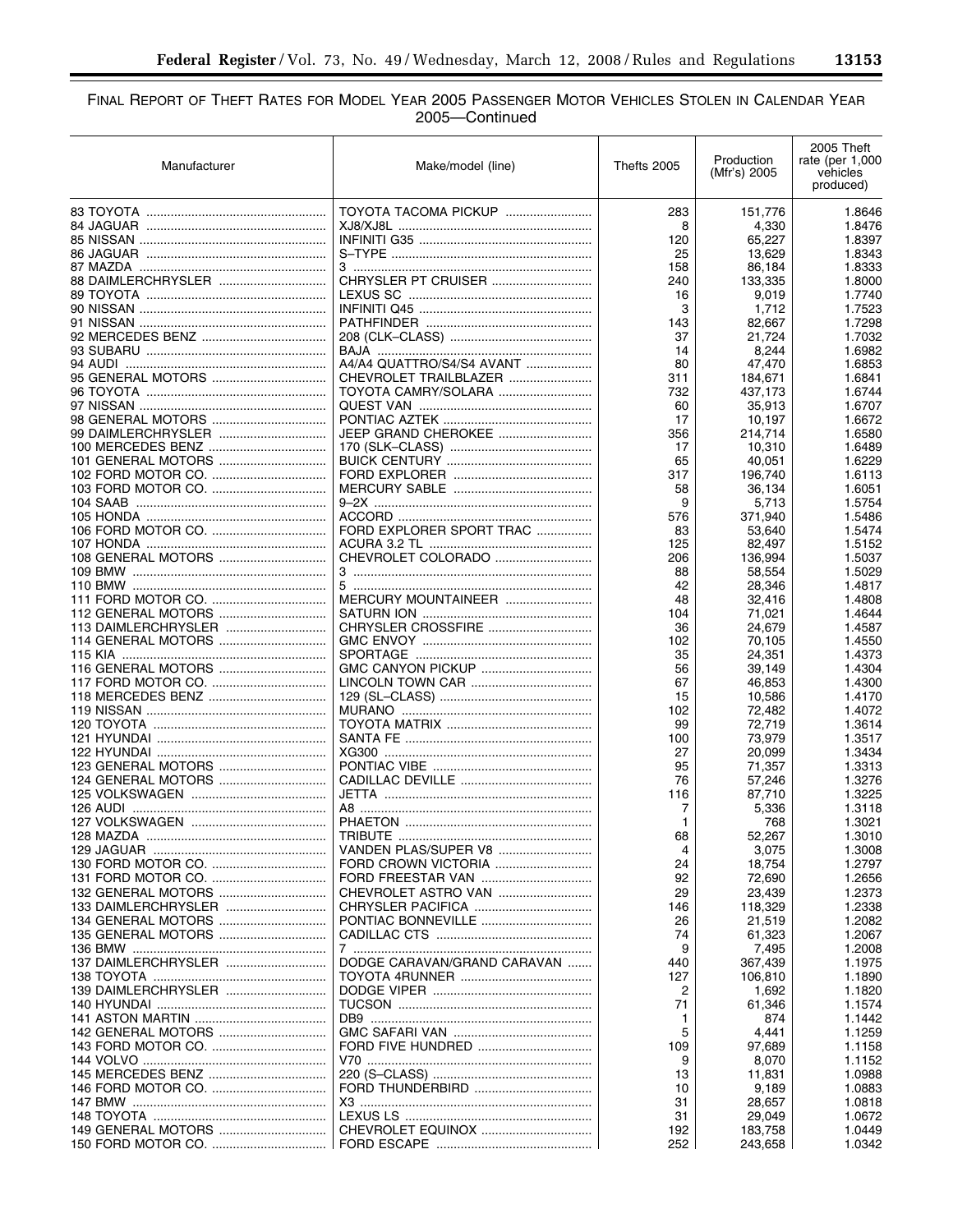-

# FINAL REPORT OF THEFT RATES FOR MODEL YEAR 2005 PASSENGER MOTOR VEHICLES STOLEN IN CALENDAR YEAR<br>2005—Continued

۰

| Manufacturer        | Make/model (line)         | Thefts 2005 | Production<br>(Mfr's) 2005 | 2005 Theft<br>rate (per $1,000$<br>vehicles<br>produced) |
|---------------------|---------------------------|-------------|----------------------------|----------------------------------------------------------|
|                     |                           | 178         | 173,110                    | 1.0282                                                   |
|                     |                           | 83          | 80,735                     | 1.0281                                                   |
|                     |                           | 28          | 27,260                     | 1.0271                                                   |
|                     |                           | 59          | 57,577                     | 1.0247                                                   |
|                     | CHEVROLET CORVETTE        | 34          | 33,810                     | 1.0056                                                   |
|                     |                           | 105         | 105,985                    | 0.9907                                                   |
|                     |                           | 94          | 96,140                     | 0.9777                                                   |
|                     |                           | 6           | 6,142                      | 0.9769                                                   |
|                     | CHEVROLET VENTURE VAN     | 24          | 25,341                     | 0.9471                                                   |
|                     | BENTLEY CONTINENTAL       | 3           | 3,176                      | 0.9446                                                   |
|                     |                           | 24          | 25.722                     | 0.9331                                                   |
|                     |                           | 75          | 82,037                     | 0.9142                                                   |
|                     |                           | 10          | 11,079                     | 0.9026                                                   |
|                     |                           | 47          | 52,440                     | 0.8963                                                   |
|                     |                           | 29          | 32,734                     | 0.8859                                                   |
|                     |                           | 6           | 6,790                      | 0.8837                                                   |
|                     | MERCURY GRAND MARQUIS     | 61          | 69,862                     | 0.8731                                                   |
|                     | TOYOTA HIGHLANDER         | 113         | 130,146                    | 0.8683                                                   |
|                     |                           | 8           | 9,282                      | 0.8619                                                   |
| 170 GENERAL MOTORS  |                           | 56          | 65,105                     | 0.8601                                                   |
|                     |                           | 30          | 35,149                     | 0.8535                                                   |
|                     |                           | 7           | 8,391                      | 0.8342                                                   |
| 173 GENERAL MOTORS  |                           | 31          | 37,226                     | 0.8328                                                   |
|                     |                           | 144         | 172,999                    | 0.8324                                                   |
| 175 GENERAL MOTORS  | BUICK LACROSSE/ALLURE     | 68          | 81,894                     | 0.8303                                                   |
|                     |                           | 2           | 2,441                      | 0.8193                                                   |
|                     |                           | 15          | 18,902                     | 0.7936                                                   |
|                     |                           | 17          | 21,526                     | 0.7897                                                   |
|                     |                           | 27          | 34,410                     | 0.7847                                                   |
|                     | A6/A6 QUATTRO/S6/S6 AVANT | 12          | 15,432                     | 0.7776                                                   |
| 181 DAIMLERCHRYSLER | CHRYSLER TOWN & COUNTRY   | 195         | 253,162                    | 0.7703                                                   |
|                     |                           | 42          | 54,775                     | 0.7668                                                   |
|                     |                           | 33          | 43,213                     | 0.7637                                                   |
|                     | MERCURY MONTEREY VAN      | 5           | 6,703                      | 0.7459                                                   |
|                     |                           | 30          | 40,445                     | 0.7417                                                   |
|                     |                           | 8           | 10,918                     | 0.7327                                                   |
|                     |                           | 10          | 13,648                     | 0.7327                                                   |
|                     |                           | 15          | 23,029                     | 0.6514                                                   |
|                     |                           | 30          | 47,444                     | 0.6323                                                   |
|                     |                           | 88          | 144,472                    | 0.6091                                                   |
|                     |                           | 13          | 21,433                     | 0.6065                                                   |
|                     |                           | 2           | 3,320                      | 0.6024                                                   |
|                     |                           | 21          | 34,944                     | 0.6010                                                   |
|                     |                           | 2           | 3,420                      | 0.5848                                                   |
|                     |                           | 35          | 60,287                     | 0.5806                                                   |
|                     |                           | 81          | 142,118                    | 0.5699                                                   |
|                     | CHEVROLET UPLANDER VAN    | 30          | 52,713                     | 0.5691                                                   |
|                     |                           | 13          | 23,498                     | 0.5532                                                   |
|                     |                           | 40          | 75,643                     | 0.5288                                                   |
|                     |                           | 85          |                            | 0.5255                                                   |
|                     |                           |             | 161,742                    | 0.5244                                                   |
|                     |                           | 1           | 1,907                      | 0.5003                                                   |
|                     |                           | 1           | 1,999                      |                                                          |
|                     |                           | 2           | 4,135                      | 0.4837                                                   |
|                     |                           | 24          | 50,942                     | 0.4711                                                   |
|                     | PONTIAC MONTANA VAN       | 13          | 28,517                     | 0.4559                                                   |
|                     |                           | 14          | 31,583                     | 0.4433                                                   |
|                     |                           | 46          | 121,020                    | 0.3801                                                   |
|                     |                           | 29          | 79,980                     | 0.3626                                                   |
|                     |                           | 4           | 11,299                     | 0.3540                                                   |
|                     |                           | 6           | 17,794                     | 0.3372                                                   |
|                     |                           | 2           | 6,137                      | 0.3259                                                   |
|                     |                           | 2           | 6,909                      | 0.2895                                                   |
|                     |                           | 2           | 19,848                     | 0.1008                                                   |
|                     |                           | 0           | 490                        | 0.0000                                                   |
|                     |                           | 0           | 1,311                      | 0.0000                                                   |
|                     |                           | 0           | 249                        | 0.0000                                                   |
|                     |                           | 0           | 165                        | 0.0000                                                   |
|                     |                           | 0           | 3,375                      | 0.0000                                                   |